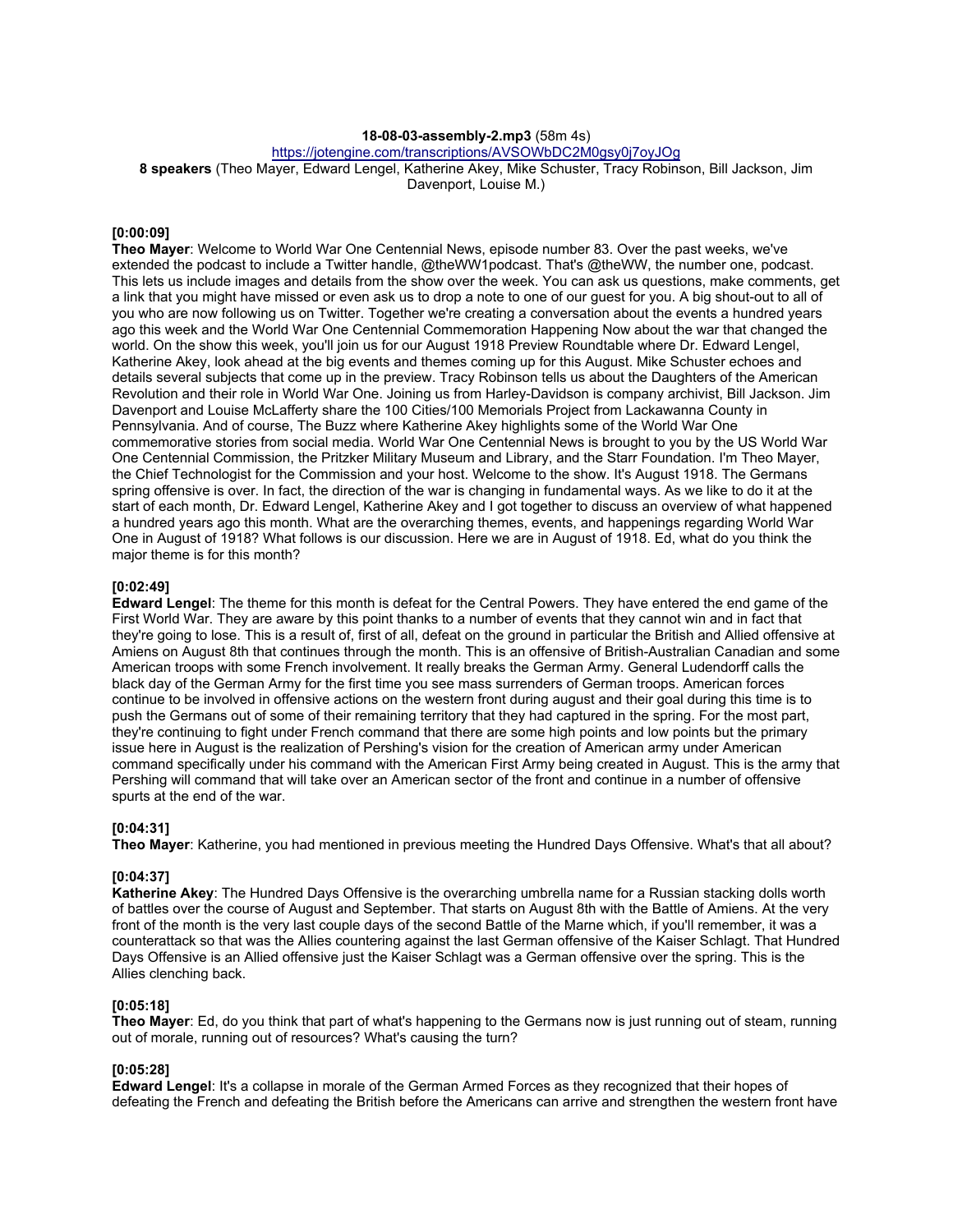failed. The Americans are playing an increasingly visible role on the western front. More and more American divisions are entering into the lines. For example, the first all-draftee American division to enter the lines on the western front, the 77th enters the line toward the end of August and they're pushing the Germans out of the Marne salient and back toward the Belleau River. The Germans are aware of that. They're aware that their U-boat offensive has failed that there's an increasing tightening of the British blockade against the German home front and they're also aware they can read the newspapers even despite the propaganda and see that things in the east and the south are not going well. Germany, the Ottoman Empire, Bulgaria, the Austria-Hungary are nearing collapse. There's just very little hope anymore but what hope they have will increasingly begin to center simply on protecting the homeland, not on trying to win the war.

# **[0:06:49]**

**Theo Mayer**: For the two of you, if you were to summarize this month in a simple statement, what would it be?

### **[0:06:55]**

**Edward Lengel**: This is the beginning of the end for the central powers and clearly the war is approaching its final stages. That's how I see it and that's how they saw it as well. Many of the Allied commanders still presume that we were going to carry on into 1919 but they also assume that we were going to have to drive into Germany and carry the fight to the German people directly.

## **[0:07:20]**

**Theo Mayer**: Katherine, how about yourself?

## **[0:07:22]**

**Edward Lengel**: I would say preparing for the worst. The German, see, they're losing their negotiating power a little bit by losing this territory that they gained since the spring and losing some older salience like they've had for a few years. There's an English war correspondent Phillip Gibbs that has a really good quote about this period, the war on the western front where he says, "The change has been greater in the minds of men than in the taking of territory. On our side, the army seems to be buoyed up with the enormous hope of getting on with this business quickly. There's change also in the enemy's mind. They no longer have even a dim hope of victory on this western front. All they hope for now is to defend themselves long enough to gain peace by negotiation."

### **[0:08:06]**

**Theo Mayer**: Katherine, there's a lot of action on the eastern front as well as Russia goes into some new interesting places. How's that go?

### **[0:08:14]**

**Katherine Akey**: Unfortunately Russia is not really going into new places but they are getting deeper and deeper entrenched in civil war and so now the summer, the Allies are actually sending the commonwealth troops so the British, Canadian troops as well as some French, and some 8,000 American soldiers are landing in Archangel which is a very, very, very northern port city on the Arctic Ocean basically to the north, northeast of Moscow. We're landing Allied troops there to support the White Army which is a conglomerate of different political different parties and supporters who are all friends because they're fighting against the Red Army which is the Bolsheviks. We're there and trying to have some say in what's going on in Russia as their civil war rages on.

### **[0:09:09]**

**Edward Lengel**: The great saga of the Czechoslovak legion is reaching a crescendo right now. This is one of the many consequences of the release of millions of Austro-Hungarian prisoners when Russia collapsed many of them, try to make their way back to Austria-Hungary. Many of them have been affected by Bolshevik ideas and they're now spreading those Eastern Europe but the Czechoslovaks are hoping to establish their own country. They can't go right back into Austria-Hungary because it's still an actively hostile government so they go east along the Trans-Siberian Railway and by now in August, they're engaged in fighting Red Russian forces along Lake Baikal as they make their way to Vladivostok in what will eventually be circumnavigating the globe to get back to Czechoslovakia by the long way around.

### **[0:10:03]**

**Katherine Akey**: Czechoslovakia does declare independence at the end of the month but it'll take the legion a little longer to get there.

### **[0:10:09]**

**Theo Mayer**: A lot of the things that are going on with the Red Army and the White Army, there's a lot of fear in our own home country. A fear of socialism, fear or Marxism, does that have an effect on how we act over there?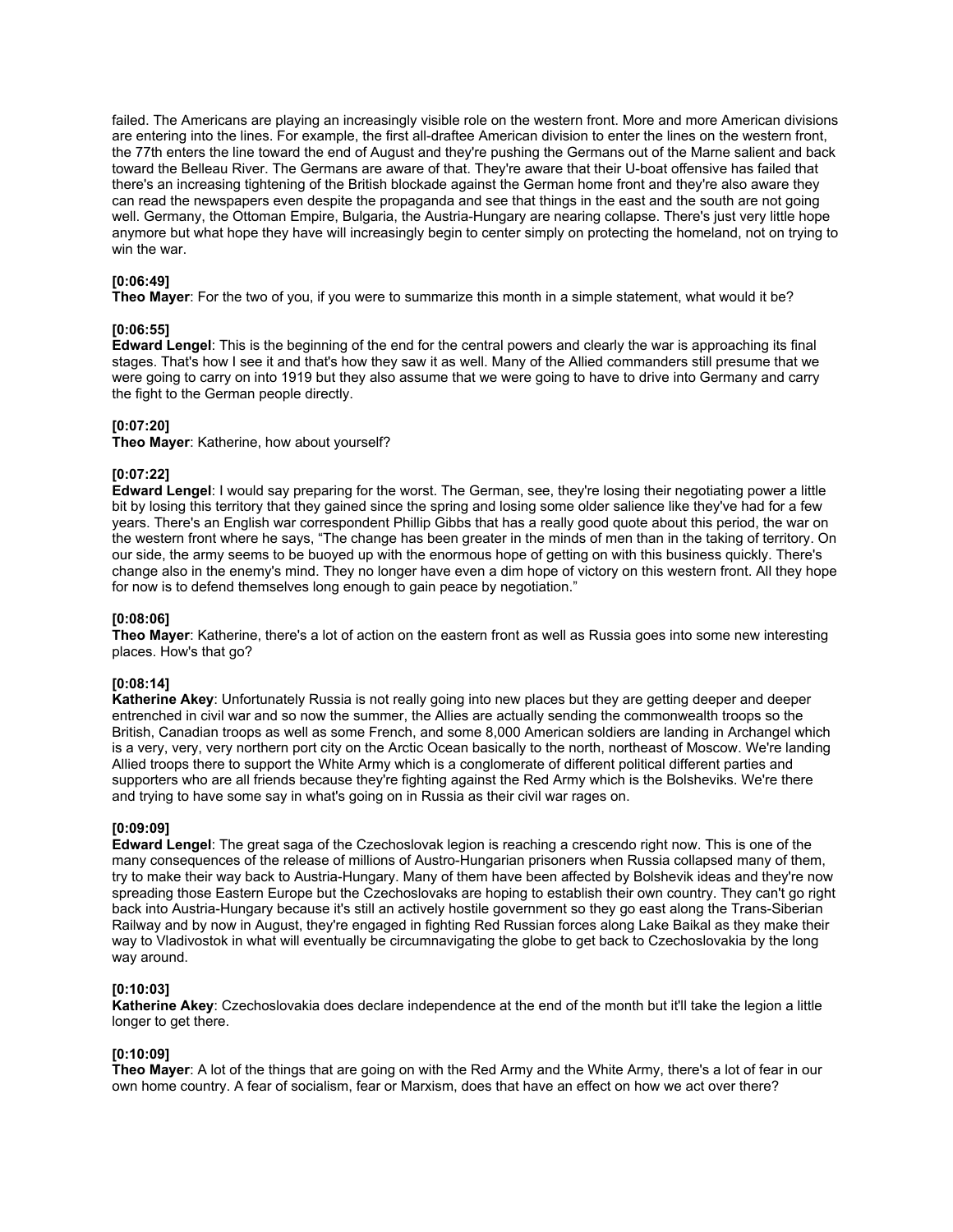## **[0:10:26]**

**Katherine Akey**: Yes. I think it absolutely does. It's interesting. I feel like my impression growing up was that this dichotomy between America and Russia or America and communism really got start after World War Two but this is where this begins. This is the Americans and the Allies coming in and saying, "We're on the side of the White Army for a number of different reasons," and pitting themselves against the Bolsheviks. The socialism in western countries and even in the eastern countries as well … At the turn of the century, it's a lot to do with industrialization and unionization and worker's rights There's a lot of different flavors of it. A lot of different philosophies. It does take a while for all of those different kinds of thoughts about politics and personhood to get shoved under this big umbrella of communism. I don't think that's quite happened yet but they are starting to be associated with one another and there's definitely the anti-socialist sentiment in America, I think a lot to do with the socialist being vocal pacifist and Pacifism being seen as very anti-American. Themes of the 20th century are starting to settle including what's going on in the caucuses as the Ottoman Empire falls apart and what's going on in the Middle East. There's a lot of British Troops and French presence in the Middle East and the caucus not necessarily trying to take control of land but trying to have some sort of say and who ends up in power as empires fall apart.

## **[0:12:01]**

**Theo Mayer**: Ed, you had mentioned earlier that this is the time of Lawrence of Arabia.

### **[0:12:05]**

**Edward Lengel**: Yes. Lawrence is accompanying and helping to inspire the Arab revolt which is increasingly in the late summer and into the autumn resting away control of the Middle East from the remnants of the Ottoman Empire. They're going to capture Damascus in October but they're already tearing away Ottoman rule from much of what is now Syria and Lebanon and Jordan, and the rest of those countries. The global implications of this are going to be huge. Clearly we'll go down for many generations to come as well as Katherine said in the caucuses which have descended in to state of near anarchy. The Ottoman Empire launches its last offensive of the war into the caucuses in August which quickly bogs down as the whole region begins to descend into chaos. The caucuses are just northeast of Turkey on the Eastern shore of the Black Sea. The very southern edge of Russia what is now Armenia and Azerbaijan.

### **[0:13:17]**

**Katherine Akey**: And Georgia.

### **[0:13:18]**

**Edward Lengel**: Exactly. Of course Chechnya which has been on the news for the last couple of decades is finding it's own national voice in this period.

# **[0:13:29]**

**Theo Mayer**: What about the war in the sky? What's going on with that?

### **[0:13:33]**

**Katherine Akey**: There's the very last airship raid of the war. Five imperial German Navy zeppelins attempt to bomb England. Most of the bombs fall into the North Sea because apparently this month a hundred years ago it's very cloudy and so they miss England almost entirely. Then the mission proves even more disastrous because a Royal Air Force pilot shoots down one of the zeppelins, Airship L70 killing its entire crew including the imperial German navy airship division commander, Peter Strasser. His death ends any further airship raids on Great Britain. Over the course of the war, the German airships conducted about 210 raids. They dropped some 6,000 bombs, killed 520 people and injured 1100 more. More importantly their goal of aerifying the home front was pretty successful.

# **[0:14:29]**

**Theo Mayer**: Also, a good point to remember by the way for those who didn't, that the entire zeppelin force was actually under the German Navy not some kind of an air force. What about on the US side? We actually launched our air services month didn't we?

### **[0:14:43]**

**Edward Lengel**: We did with the end of the month on the 26th. The AF establishes the first Army Air Service to support American ground troops on the western front and this is just a matter of having enough bodies to actually establish an entire air service. Additionally, an American pilot Field Eugene Kindley shoots down a Fokker plane that happens to be piloted by Lothar von Richthofen, the brother of the Red Baron, Manfred von Richthofen who has been killed earlier in the war. Lothar was an ace himself but he survived the encounter and suffers such serious wounds but he doesn't fly in combat ever again, so that's the end of the Richthofens for World War One.

**[0:15:25]**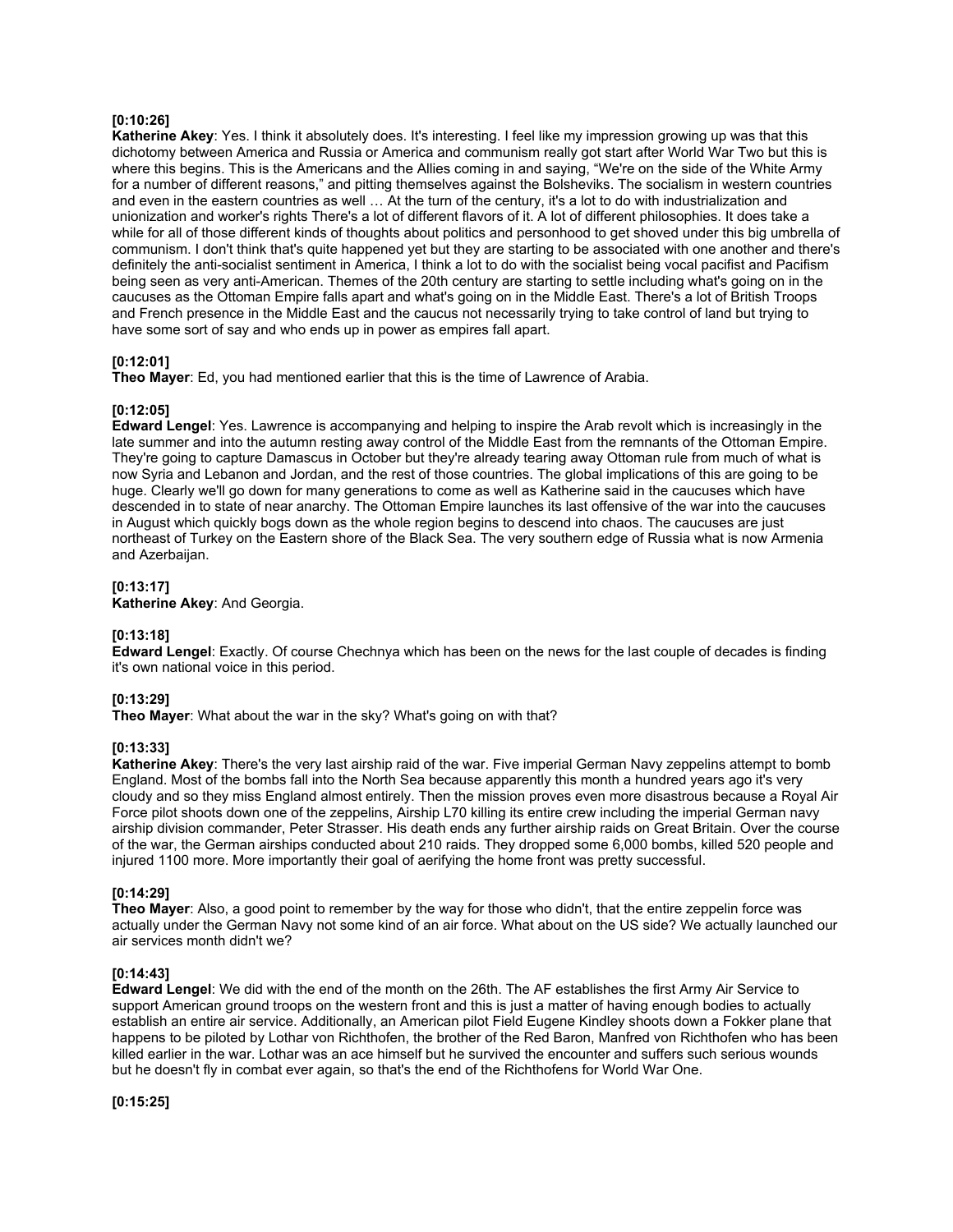**Theo Mayer**: Katherine, you always find some little oddities for us. What's your oddity this time?

### **[0:15:31]**

**Katherine Akey**: Okay, so I have two kind of interesting battles. One debatably a part of World War One. That would be the Battle of Ambos Nogales. At the end of August, on the 27th, US troops with the 35th Infantry Regimen and some buffalo soldiers from the 10th Cavalry engaged in a skirmish against Mexican forces in the border town of Nogales, Arizona. 28 American soldiers are wounded, four are killed. 30 Mexican solders are killed as well as a hundred Mexican civilians including the mayor of this border town who tried to quell the fighting. The fighting seems to have started when someone tried to cross the border without having a bag inspected by US Customs and then shots were fired. Tensions were very, very high between the US and Mexico at the time because the Germans advised Mexico and in fact there are multiple German military advisers on the ground during the skirmish and two of them actually get killed. That would be why this is maybe considered the only valid World War One fought on American soil.

### **[0:16:41]**

**Theo Mayer**: The first time, I've heard the story this great.

### **[0:16:43]**

**Katherine Akey**: Yes. An interesting one.

### **[0:16:45]**

**Edward Lengel**: It's a great story.

## **[0:16:46]**

**Katherine Akey**: The other one would be on August 13th back over in the alps where Italy and Austria-Hungary are still fighting. There's the Battle of San Mateo. Italian alpine troops launched a surprise attack on the peak of Ortler Mountain in the alps which was being held by Austria-Hungarian troops. About half of the Austrian-Hungarians are captured, the others retreat off the summit. The most interesting thing about this particular battle is that it was the highest battle ever fought for about a hundred years at an altitude of 2,800 meters which is almost 10,000 feet. The highest battle ever fought now was part of the Karbala war fought in Kashmir in 1999 and that was fought at almost double that height at 5,600 meters.

## **[0:17:38]**

**Theo Mayer**: It's time for Mike Schuster, former NPR correspondent and curator for the Great War Project blog. A warning to our listeners with children present. The following contains graphic descriptions of violence. Mike, your post this week pretty much echoes the theme from the August Preview Roundtable. It seems like the tide has turned.

### **[0:17:59]**

**Mike Schuster**: It certainly seems so. The headline reads, The Allied Offensive Gains Strength. Germans Falling Back; Americans Pressing Forward. The Germans Know All Was Lost and MacArthur Confronts the Dead which is special to the Great War Project. In these days on the Western Front, the Americans have become increasingly active, especially in the Allied effort to protect Paris from German occupation. By late July a century ago, according to historian Martin Gilbert, "The American soldiers leave their trenches and advance through the pulverized German lines. The Germans fought with every resource of personal bravery and technical skill to halt the onward march of their new-found enemy." But, according to historian Gilbert, "By nightfall on July 18th, the German threat to Paris was over. By the end of the fourth day of the French offensive, an estimated 30,000 German soldiers had been killed." This quickly becomes a key battleground for the Allies, with the Americans playing an essential role. "On July 22nd the Germans fell back more than five miles and were being driven back even further" on the next day, the day on which British tanks and infantry advancing two miles on the Somme front captured nearly 2,000 German prisoners. "The Germans," reports Gilbert, "had not been pushed back like this before." The tide turns quickly against the Germans. Later the German Chancellor writes: "On July 18th even the most optimistic among us knew that all was lost. The history of the world was played out in three days." It was a textbook series of moves: the failure of the German offensive and a dramatically successful Allied counter-attack. Among the American officers leading the American sector of the successful Allied offensive was Colonel Douglas MacArthur. Crossing No-Man's-Land in one French sector to be confronted, he writes, "Only by what he recalled as the moans and cries of wounded men apparently left behind when their comrades-in-arms had withdrawn." Writes historian Gilbert, "MacArthur estimated that he passed at least 2,000 German corpses. Stopping from time to time to examine the dead and wounded, he identified the insignias of six different German divisions. During his reconnaissance he suddenly saw in the light of a flare a German machine gun pointed directly at him. When the crew did not fire," he writes, "he crawled up to the gun." He writes, "They were all dead, all dead. The lieutenant with shrapnel through his heart, the sergeant with his belly blown into his back, the corporal with his spine where his head should have been." "For his exploit," Gilbert reports, "MacArthur was awarded his fourth Silver Star. Later that day, he led his men in a successful attack on the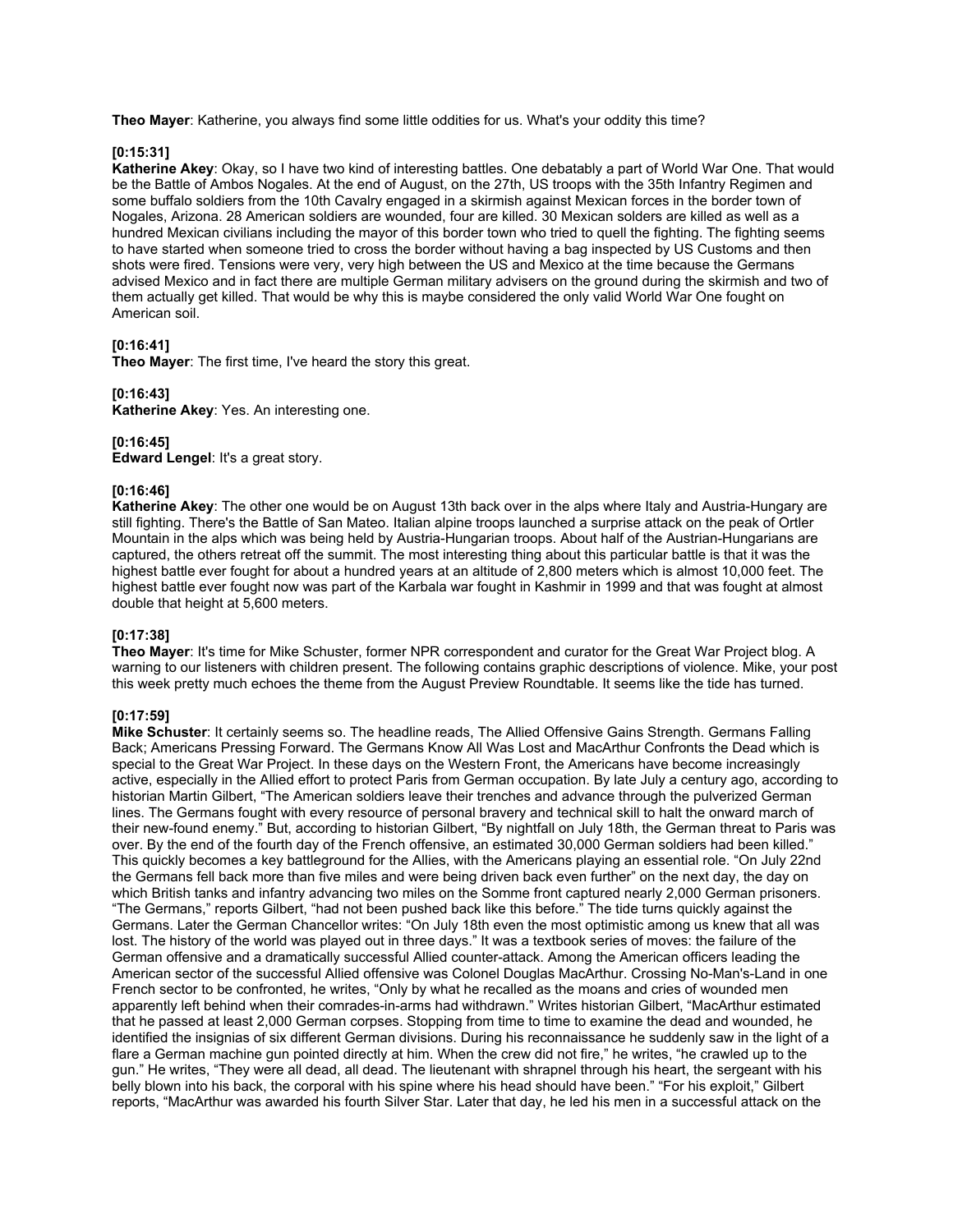new German line" Fighting continues in many sectors of the front line, among them at the French town of Soissons. In early August, after a fierce struggle, the French drive the Germans out of Soissons. Reports Gilbert: "Among the German soldiers who had fought throughout the retreat was Corporal Adolph Hitler. "For his personal bravery he was awarded the Iron Cross, which he wore for the rest of his life." Hitler is recommended for the medal by a Jew. And that's news from the Great War Project this week a century ago.

## **[0:21:21]**

**Theo Mayer**: Mike Schuster is the curator for the Great War Project blog. The link to his post is in the podcast notes. And that's how it was a hundred years ago in August of 1918. Now, it's time to fast forward into the present with World War One Centennial News NOW This part of the podcast focuses on NOW and how the centennial of World War One is being commemorated. This week in commission news, we're highlighting the commemorations taking place in Europe this summer. Already started and continuing in France are a series of commemorative events that follow the centennial of major military actions that happened a hundred years ago during the summer and the fall of 1918. This includes the Battle at Croix Rouge Farm, the Battle of Amiens, commemorations in Flanders and a whole lot more. You can follow and even participate remotely in these events by posting to social media, by using the #Amiens100. That's A-M-I-E-N-S 100. This will bring your social media post into a special dashboard we built here at the commission where we can curate the posts and select the best ones to include on the national website. Check it out at ww1cc.org/international. All lower case. If you're at the event or you have something to contribute, just tag your social media post with #Amiens100. Now, I wanna close this section with a great story about something that happened in the commemoration at the Croix Rouge Farm last week. There are these two really interesting young American Doughboy reenactors, the twin brothers named Seth and Garrett Moore. Now, we met them a while ago and they've participated in several commission events. They're such wonderful and poignant ambassadors for the Doughboys because Seth and Garrett are very young men. Late teens, early 20s and when you look at them in their World War One uniforms you can't help but think about the thousands of young men, young boys really who went over there at such a tender age. Anyway the whole families and friends to observe the commemoration of the Croix Rouge Farm when it suddenly comes up that the event organizers have a problem. Their Doughboy, a key participant in the program is suddenly unable to attend. Well, it comes up the Seth Moore steps up and ends up filling the missing role in the ceremony. I have this unconfirmed vision in my own mind of the twins standing toe to toe tossing a coin, two out of three to see who gets to step up. Now, one of the ceremony organizers, said that Seth represented the Doughboy with all the proper soldierly virtues. He executed the manual of arms by the numbers including fix bayonet and see rendered honors to the dead whose names were being called during the role of honor. Mr. Calu said that he was center stage in front of hundreds of people, hundreds of soldiers and veterans with a critical eye for accuracy and he didn't miss a count. Monsieur Calu concluded with, "We salute him," and so do we. A big shout-out to the entire Moore family for their great dedication and support of the centennial over the past and the coming months. We've got links for you to our international page and various European commemorative events in the podcast notes. Now for our section, Remembering Veterans. In a recent editorial planning session this subject came up and although it's only part of our theme for this section, I'm really excited that we're about to tackle the intriguing subject of the rechickenization of France. Interesting, huh? It's part of what the DAR, the national society of the Daughters of the American Revolution took on for post-war Europe. Joining us today is Tracy Robinson, director of archives and history for the national society, Daughters of the American Revolution. Tracy, welcome to the podcast.

# **[0:25:37]**

**Tracy Robinson**: Thank you, Theo. It's a pleasure to be with all of you today.

### **[0:25:40]**

**Theo Mayer**: Tracy, could you start off by telling us a little bit about the Daughters of the American Revolution when and how the group started and how its mission has evolved over the years?

# **[0:25:49]**

**Tracy Robinson**: DAR was founded in Washington DC during the fall of 1890 by four women along with the two of their colleagues in response to the Sons of the American Revolution having just been founded earlier that year in the spring of 1890 and very quickly after their founding they voted to exclude women from membership which didn't go over very well with women who didn't think their patriotism should be discarded on account of their sex. DAR is a volunteer service organization. All of the service projects undertaken by chapters and state societies seek to honor in one way or another one or more of the society's three objectives which are patriotism, education and historic preservation. All of these efforts include both fording active duty military personnel and assisting veterans program. To join DAR, you must be a woman at least 18 years of age and be able to prove your direct descent from a revolutionary war patriot. When you consider as we will the enormous volume of work DAR members did to support the Allied effort during World War One, it becomes even more remarkable when you remember that DAR was relatively young. They hadn't celebrated their 27th birthday yet when United States entered the war in 1917 but they got themselves organized very quickly.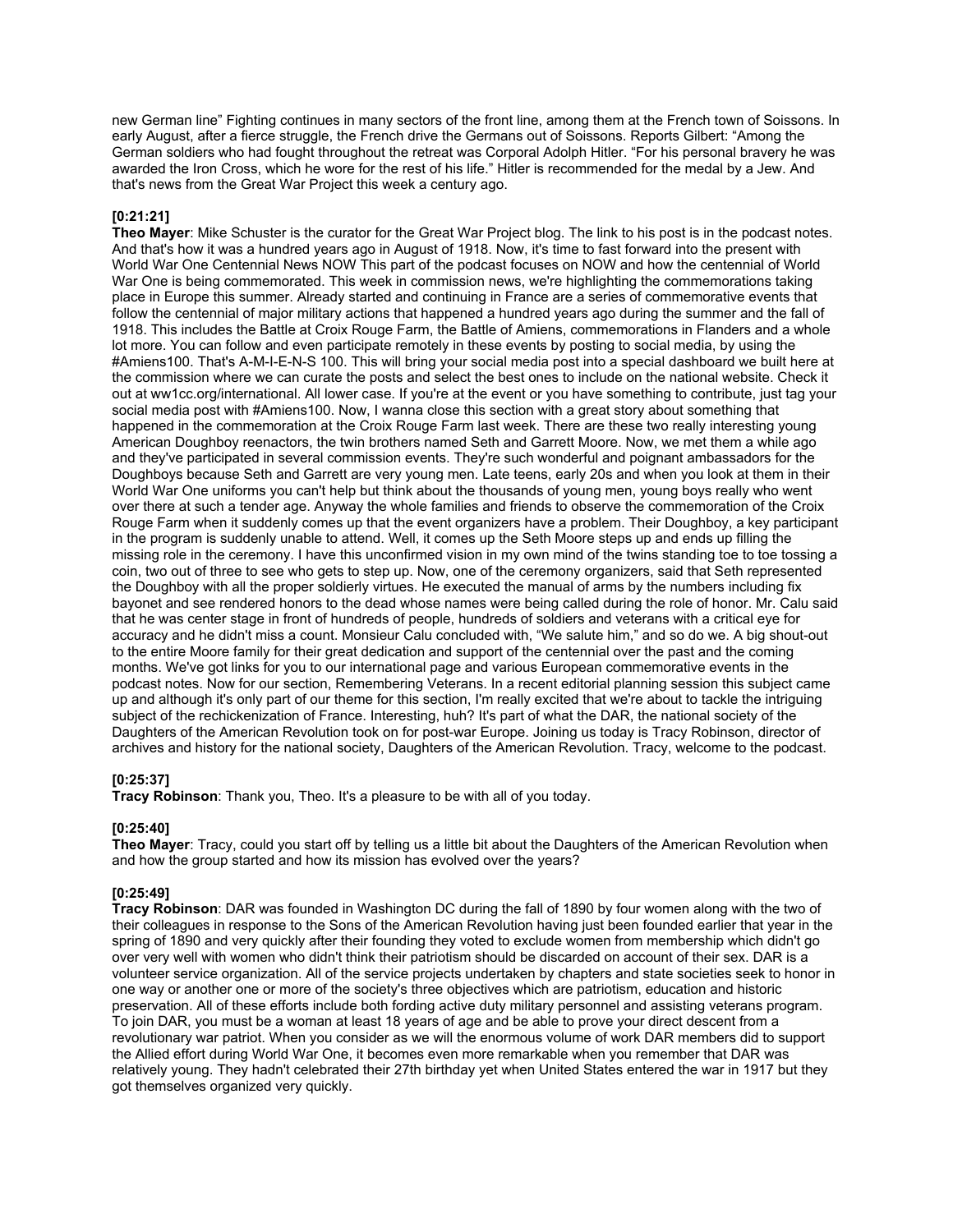### **[0:27:17]**

**Theo Mayer**: Well, they did a lot of wonderful things during the war and one of the programs just happens to fascinate me mostly because I love the term. The DAR took on the challenge to rechickenize France. Now, what does that mean and it begs the question, how did France get dechickenized?

## **[0:27:34]**

**Tracy Robinson**: Well, France got defooded pretty much during the war. In June 1918, the DAR learned of a plan. The American Committee for Devastated France had devised to do what they called Rechickenize France. The DAR responded with a bulletin proposing that Daughters organize local campaign to involve their community's children in this project to sort of funny words that all they thought would appeal to children. The goal of the fundraising campaign was to supply the French people with much needed poultry farm to fill a gap in their food supply. A donation of only 10 cents placed a chick on a farm. A donation of 25 cents placed an egg in an incubator. \$400 established a poultry farm with two incubators, a thousand eggs and one wounded soldier to work as the poultry man for one year. To encourage donations, the DAR created a button pin with a drawing of a chicken and the phrase, "I have a chicken in France," which was given for those 10 and 25 cents donation.

### **[0:28:42]**

**Theo Mayer**: Post-war, you played a huge role in establishing thousands of memorials in the US honoring those who served in World War One. Can you tell us more about that?

## **[0:28:51]**

**Tracy Robinson**: The DAR has and has always had a very large historical marker program, generally speaking. There are not only thousands of markers in the US but in many other countries of the world as well especially in Belgium and France where World War One is concerned and our leadership has encouraged our membership to identify and report World War One memorial to the commission and also to apply to the 100 Cities/100 Memorials program as appropriate. However, I think that the most important post-war memorial was a living memorial of sorts and involves an effort by DAR to rebuild the village of Tiloloy, France which is located in the central northern part of the country. The entire village had been destroyed in the war and subsequently the wife of the French ambassador contacted DAR leadership to ask for help. After much discussion and planning and a visit to Tiloloy by DAR leadership, the society decided to fund the complete water systems of the village and, this is the touching part, as repayment to France for its aid during the American Revolution, and it was finally finished and dedicated during the summer of 1921 with both DAR members and French leaders in attendance. Everything DAR members do is in honor of the sacrifices their ancestors made while fighting the American Revolution and it must have been a proud moment and probably a very healing experience after witnessing so much devastation to have this opportunity to rebuild part of that village at least as partial payment to our greatest ally during the American Revolution.

## **[0:30:33]**

**Theo Mayer**: I know we've had a number of DAR chapters sign up for our Bells of Peace. It's a national bell toll, the Centennial Armistice on November 11th at 11:00 am local. How do we invite all the chapters to join?

## **[0:30:46]**

**Tracy Robinson**: One of DARs permanent committees, it's called the Commemorative Committee and they encourage DAR chapter members to join in local commemoration. Our plans on the national level aren't firm yet. We're still tossing some ideas around about November.

### **[0:31:00]**

**Theo Mayer**: Tracy, it's been great speaking with you. Thank you for joining us today.

### **[0:31:04]**

**Tracy Robinson**: Thanks, Theo.

### **[0:31:06]**

**Theo Mayer**: Tracy Robinson is the director of archives and history for the national society, Daughters of the American Revolution. Learn more about the DAR, their archives and the role in World War One by following the links in the podcast notes. This week in our Historian's Corner, the subject is hogs. No, not hogs like chickens, we're talking motorcycles, and specifically we're talking Harley-Davidson with our two friends France, Christophe and Pierre rolling across the country on their restored World War One era Harley for Operation Twin Links. We thought it would be a perfect time to reach out to Harley-Davidson to talk about their motorcycles in World War One. Their archives lead, Bill Jackson, took some time from his busy schedule to join us today and tell us more about the company and their iconic machines during World War One. Bill, it's great to have you on the podcast.

**[0:32:02]**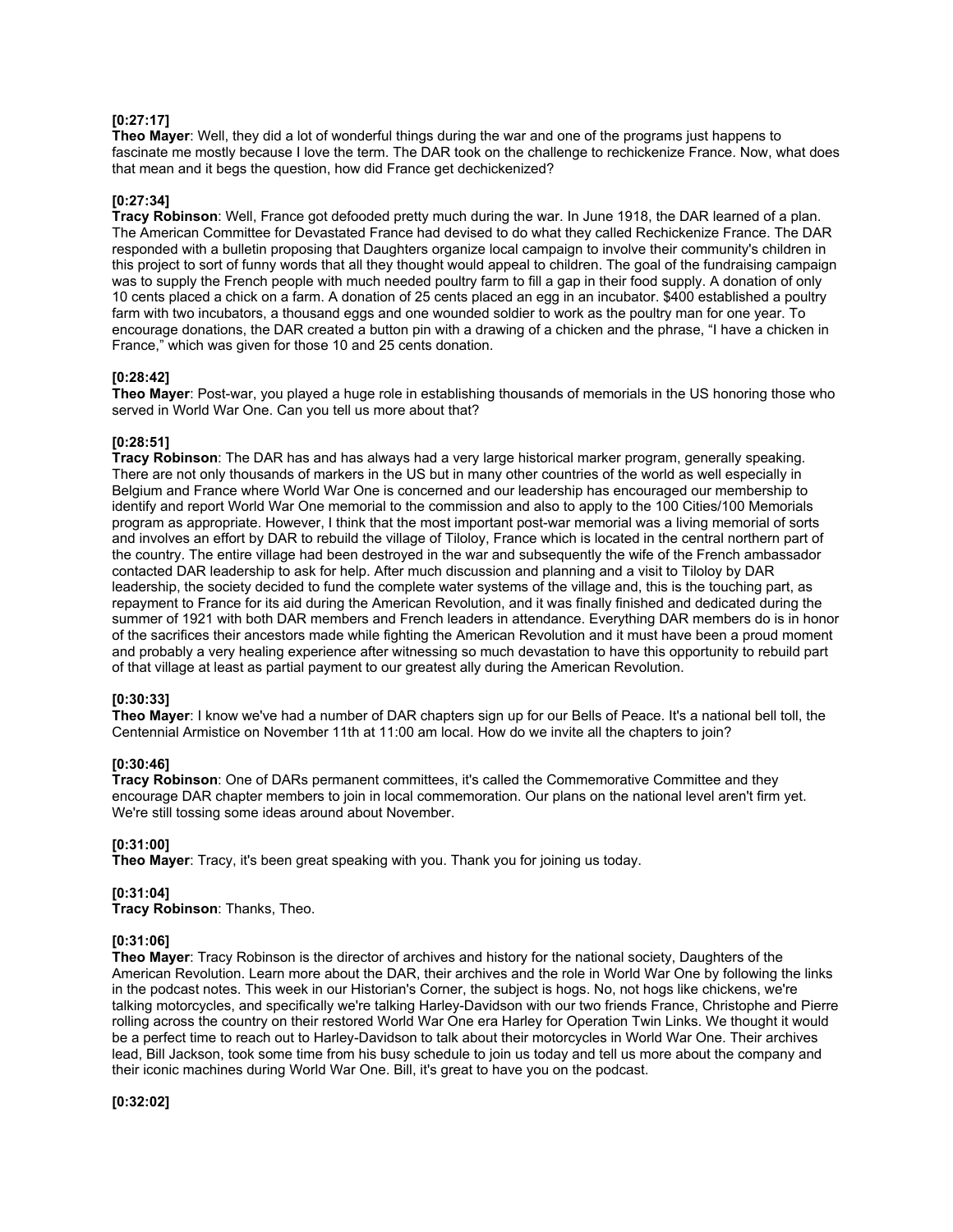**Bill Jackson**: Thank you very much for having me.

### **[0:32:04]**

**Theo Mayer**: Bill, how and when did Harley-Davidson itself get its start?

### **[0:32:08]**

**Bill Jackson**: William Harley and Arthur Davidson met as teenagers and there's some mystery about that early period for Harley but we know that they sold their first motorcycle to a friend of Arthur Davidson's we believe in 1903. It could have been in '04 but we believe it's '03 in the back out of the Davidson home here in Milwaukee.

## **[0:32:25]**

**Theo Mayer**: Cars and motorized vehicles were brand new ideas at the turn of the century. How common or popular were motorcycles around 1914?

## **[0:32:33]**

**Bill Jackson**: By 1914, they're getting more popular and there's a few major players including Harley-Davidson. By then one of their emerging big competitors in the US was Indian Motorcycles out of Massachusetts but it's taking off. There was even robust motorcycle magazines in the period and motorcycle shows just like you can go to now. Just like there were car shows in those days. As you aptly put it, it was an exploding market.

## **[0:32:57]**

**Theo Mayer**: I spoke to a Harley history buff a few years ago and as I recall from the conversation, it was Indian as a brand that probably shipped more units into Europe than Harley did in World War One. He also said that this was what gave Harley a break locally because it opened up the business in America because Indian was busy building stuff for the military.

## **[0:33:19]**

**Bill Jackson**: There's a lot of truth to that. For the first year of military production for the war efforts specifically was 1917 and about half of Harley's production went to the military but by then at 1918, the vast majority of Harley's production was going to the military so both Harley and Indian were suppliers. Harley, by that point had a very robust dealer network and they had already been growing in dealer network outside the US borders.

### **[0:33:45]**

**Theo Mayer**: A couple of questions. What was the role of motorcycles in World War One and how do this affect the industry and the product in Harley in particular?

### **[0:33:53]**

**Bill Jackson**: One of the biggest uses was Motor Dispatch Service, MDS. People sometimes misunderstand the motorcycle as a combat vehicle which is of course it wasn't.

## **[0:34:03]**

**Theo Mayer**: I think what people are probably thinking about is that a pretty well-known picture of the Harley with that installed machine gun.

### **[0:34:09]**

**Bill Jackson**: Right. That specific vehicle was developmental. As far as we know that was actually never used in the field but for things like dispatch use, carrier use, sometimes escort service and it actually stemmed from Harley with then providing motorcycles to the US military prior to World War One as part of the US Mexican border conflict. You would commonly these motorcycles that were really not much different than what the civilians could buy.

### **[0:34:36]**

**Theo Mayer**: Do you have a particular story or incident about World War One and about Harley that you can share?

### **[0:34:41]**

**Bill Jackson**: Absolutely because the very first American who set foot on German soil in November 12 of 1918, the day after the Armistice was a corporal named Roy Holtz of the US Army and he actually entered Germany riding a Harley-Davidson motorcycle and sidecar when he did it. I guess a curious part of the story is that photo showed in Harley-Davidson's which is the Enthusiast Magazine and lo and behold a few years later, Roy Holtz showed up for a factory tour in Milwaukee. He said, "By the way, I'm the guy in that photo," and they really had this amazing like, "Oh my gosh, it's you." They got some good play out of that, that Roy Holtz, the first American actually showed up here in a factory tour.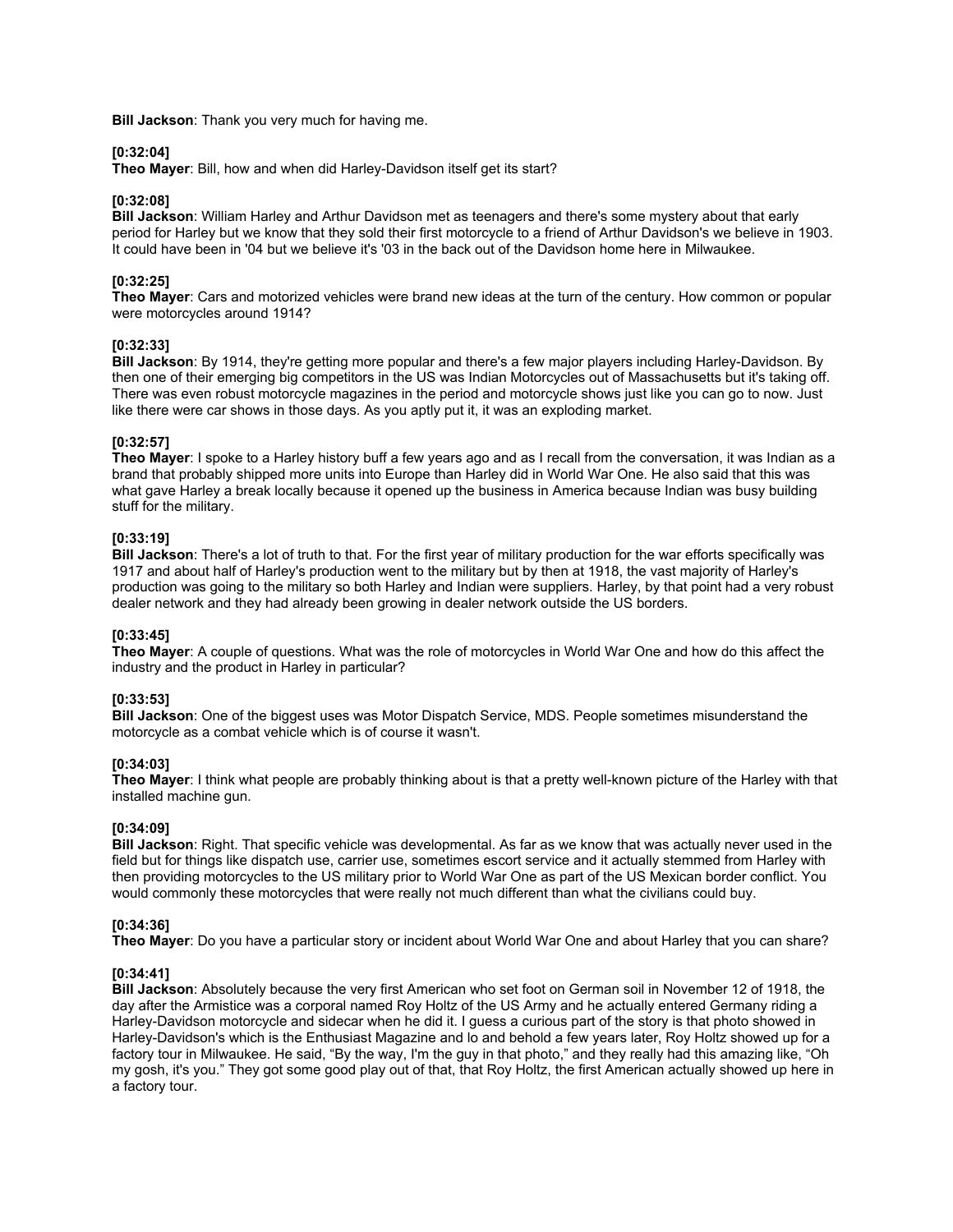## **[0:35:19]**

**Theo Mayer**: That's a great story. Now, it's interesting that a lot of veterans wind up really interested in riding motorcycles.

### **[0:35:26]**

**Edward Lengel**: Veterans as riders including before, during, and after war time as they come. Then you'll even find Harley-Davidson dealerships deliberately set up near military bases because there's such a huge crossover of passion for motorcycle and motorcycling enthusiasm in the part of service people.

#### **[0:35:43]**

**Theo Mayer**: Well, so relative to this, let's talk about our friends from France and Operation Twin Link. That's the expedition where the boys are crossing the country on a reconstructive role in Harley. Do you know Christophe and Pierre? Have you met?

#### **[0:35:55]**

**Bill Jackson**: I actually did not get the chance to meet them when they were here. I was actually looking out our office window when I saw them coming up on the intersection closest to the museum. It's not every day you see a 1918 Harley-Davidson with a sidecar in the streets of Milwaukee. They had a very busy schedule but I got a good look at the bike. It's clear to me, it's one of these works of passion of getting this old machine running and capable. I think their goal when that's all set and done is to cover 5,000 miles in the US. Very impressive.

#### **[0:36:22]**

**Theo Mayer**: Well, they're an interesting couple of guys. They're not really sponsored. They're taking a nice ride. I mean, that's really what they're doing and it's out of your Harley so it's great. Of course, it's a great Harley testament of a century old machine can still cross the country.

### **[0:36:35]**

**Bill Jackson**: Absolutely. We are the oldest manufacturer. Not many out there can say that they're hundred years old. It happens to be, I'm sure as you know, that we're also celebrating 115th anniversary of the company.

### **[0:36:47]**

**Theo Mayer**: Congratulations on that. Well, thank you so much for joining us. Our listeners love motorcycles and they love Harley so thank you for going by.

### **[0:36:56]**

**Bill Jackson**: Very welcome. Thank you.

### **[0:36:57]**

**Theo Mayer**: Bill Jackson is the archive lead for Harley-Davidson. Learn more about Harley-Davidson and the history of motorcycles in war time by following the links in the podcast notes. Moving on to our 100 Cities/100 Memorial segment about the \$200,000 matching grant challenge to rescue and focus on local World War One memorials. This week, we're heading to Lackawanna County in Northeast Pennsylvania where a brand new World War One memorial was built and dedicated for the centennial of the war that changed the world. Here to tell us about the project are Jim Davenport, past president of the Rotary Club of Dunmore and owner of Dunmore Properties, Ann Louise McLafferty, retired director of the YMCA. Welcome to both of you.

#### **[0:37:44]**

**Jim Davenport**: Thank you.

#### **[0:37:45]**

**Theo Mayer**: Let me start by congratulating you on being one of the select few in the country. I think there's less than a dozen of you who took on the challenge of correcting a wrong and building a World War One memorial because your community didn't have one. Can you tell is the story of the county in World War One and your decision to build the memorial?

### **[0:38:04]**

**Jim Davenport**: Sure. We recognized that many soldiers, many boys as we would call them because they were boys when they died, were buried in France and there was no monument with their names on it, on their home soil and we felt that was an injustice and that should be done. Also, we did it for the living and we researched this project and with that, we met a lot of families who lost a great uncle or another person. We recognized their sacrifice. We're a patriotic club, the Dunmore Rotary Club and this sacrifice is what made our nation great and we've been truly inspired by the outpouring and support I received from the community, not just the Lackawanna County various foundations and lot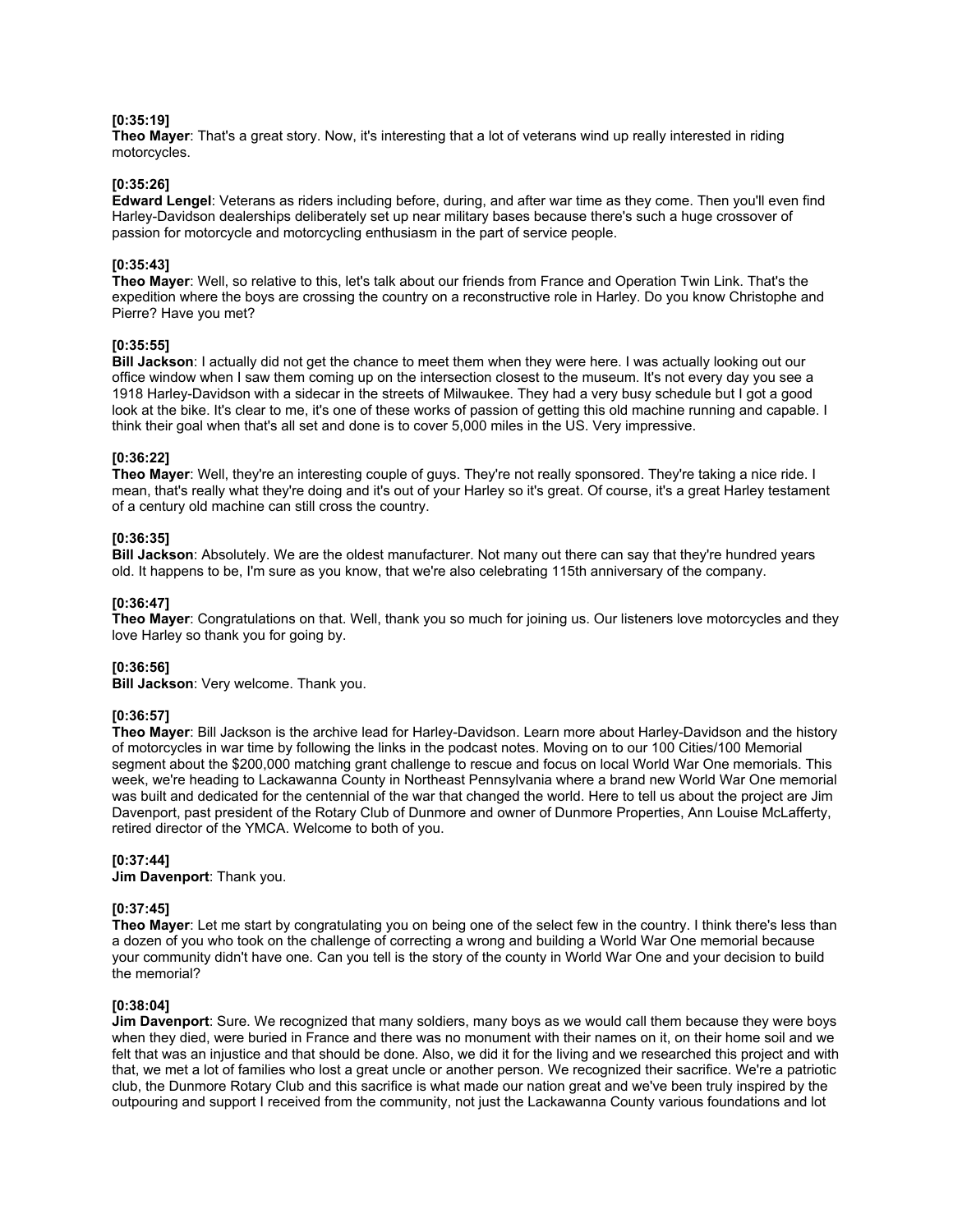of private donors. I know Louise would agree that we were overwhelmed by the amount of support, I think even more than we had hoped for. Now, it sits in a very prominent high traffic location of Dunmore Pennsylvania where families can just park and take a minute, and just acknowledge sacrifice and count our blessings.

### **[0:39:02]**

**Theo Mayer**: One of the things that I find that's really fascinating is we have the same issue in the nation's capital. No national memorial to World War One in Washington DC. You at Lackawanna County and Washington DC in those terms were really brethren in arms. I understand that when you did the project you paid a lot of attention to make sure that you got all of the names.

## **[0:39:23]**

**Louise M.**: I have to credit Jim for his integrity with his project of including everyone. We put numerous articles in the newspaper. We really worked hard to get an accurate number and not to omit anyone's name.

## **[0:39:38]**

**Theo Mayer**: Jim, part of the issue that you run into was that a lot of the records at a service burned up. How did you go about finding all the names?

### **[0:39:46]**

**Jim Davenport**: We used a book, Soldiers of the Great War which we believe was prepared by the US Army which looked at all the one dead. Not just killed in action but died of disease or died of accidents. We decided to that book and cross referenced all the men in Pennsylvania but knowing mistakes can be made, we built a big four by eight almost a billboard, a plywood and we listed the names and we put a big coming soon sign for the monument hoping that passersby would see that and be able to say, "Hey, that ain't missing." Also, we advertise that's very generous and we had one person, Sgt. Morgan who was not on the list and originally wasn't was that there's a typographical error in the book. The family at the time of this advertising didn't know she had an uncle who passed. We just did a week ago a meaning unveiling. We added one name and his descendants were kind enough to attend the ceremony and I personally found it very moving. One of the many rewards I received from the hard work we put in this project.

### **[0:40:44]**

**Theo Mayer**: Well, Louise were you involved in the fundraising?

### **[0:40:47]**

**Louise M.**: I certainly was. In my career was the YMCA director, I certainly had to do a lot of fundraising for my job so we went out on a campaign asking area of businesses and private individuals to subscribe to our project by making donations for a paver. We went out to Lackawanna County, the commissioner. We received a community block grant after an extensive grant application and interview from them. We also did a lot of PR. There was a lot of good publicity from this grant in time and people seem to get on board but I do wanna mention first off, we had to approach the borough on Dunmore, Pennsylvania because where the monument is located is their property and we had to ask them permission to install it there and they were most generous and happy to have it there.

# **[0:41:41]**

**Theo Mayer**: When you guys hear about 100 Cities/100 Memorials program? Did it influence the project?

# **[0:41:46]**

**Jim Davenport**: I received an email. Your people might have read a newspaper article.

# **[0:41:50]**

**Theo Mayer**: Well, actually, that email was from me.

### **[0:41:53]**

**Jim Davenport**: Oh.

# **[0:41:54]**

**Theo Mayer**: So nice to meet you.

# **[0:41:56]**

**Edward Lengel**: I should have said very articulate, well-written then. The most for the project which was critical in making it happen, so we thank you for your most generous support. Louise is very modest but she put in a lot of hours and a grant including the Lackawanna County grant and a lot of time and effort.

**[0:42:14]**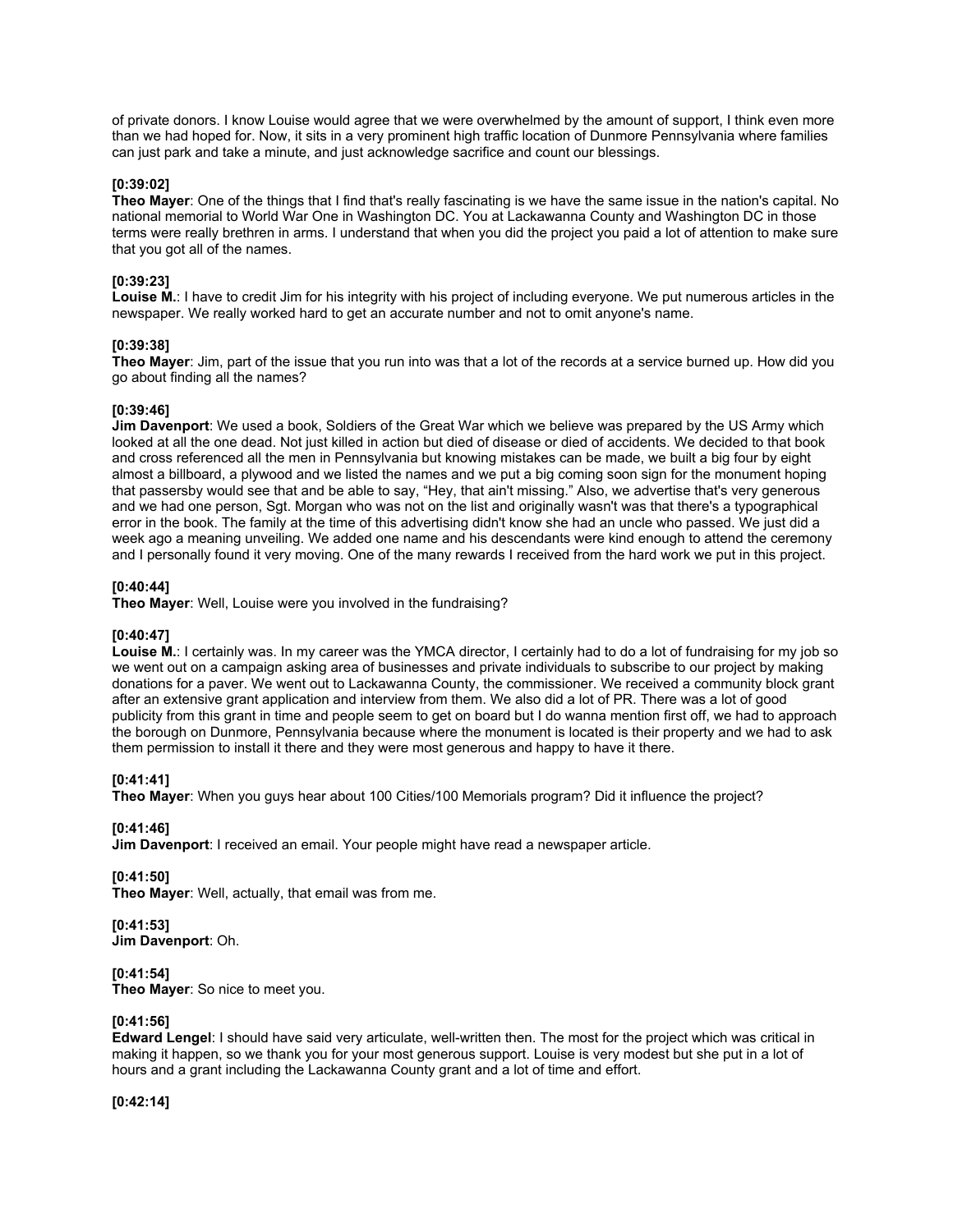**Louise M.**: Thank you.

## **[0:42:15]**

**Theo Mayer**: Louise, what was the most challenging part of the project for you?

### **[0:42:19]**

**Edward Lengel**: Well, the most challenging ones that I really wanted to be accepted by Lackawanna County and to get the amount that we asked for. I've been retired for about five years now and had to go back and do some grant work. I just wanted to get it so badly. It was challenging but we all worked together as a club.

# **[0:42:43]**

**Theo Mayer**: Well, congratulations to your whole community. The memorial is quite beautiful.

## **[0:42:47]**

**Louise M.**: Thank you.

### **[0:42:48]**

**Jim Davenport**: Thank you so much.

## **[0:42:49]**

**Theo Mayer**: Jim Davenport, Dunmore Rotary past president and Louise McLafferty retired YMCA director. Learn more about 100 Cities/100 Memorials program by following the link of the podcast notes. All right. Now, for our weekly feature, Speaking World War One where we explore the words and phrases that are rooted in the war and here's the set up. In early World War One, tactics were simple. Very old school. Everybody moves forward in a big organized way like a big frontal attack. A couple of things evolved to make that a worse and worse idea. First of all, the opposite side started getting dug into trenches and that's a pretty defensible position. Well, of course then there's the machine gun. One tactic developed by the German officers was the infiltration tactic. A tactic the Persian experimented with in earlier wars. With this, small groups, sneak over no man's land in key points really fast rather than a massive frontal attack. Now, these men would then spread through the trenches and attack soldiers from the sides and the insides rather than the outsides. Speed was the key in keeping the enemy off guard. Independent thinking and resourcefulness was also really important without a large central command structure calling the shots. The German's first division scale unit of these new tactic trained soldiers was formed in March of 1915 and it was called Sturmabteilung which translates as storm division, and it worked. A new storm division was added to each army command the next year. By 1917, the German Army was recruiting and training Stosstrupps or shock troops for every German company. These storm division shock troops leads directly to our Speaking World War One word for this week. In English the terms got combined to one word, stormtroopers. Though Germany and their elite fighters, the stormtroopers lost in World War One. The stormtroopers' reputation remains so high that when Hitler named the Nazi parties paramilitary wing years later, he decided on Sturmabteilung or storm division. The concept and the reputation of this power troops is still with us. When George Lucas began looking for a good name for the military forces for the empire in Star Wars, the name was obvious. They're imperial stormtroopers. Stormtroopers, an attack tactic, a term for fierce elite attack groups in World War One and in a galaxy far, far away, and also this week's word for Speaking World War One. Learn more by the links in the podcast notes. For this weeks, World War One War Tech, a special metallic material that's everywhere around us today. A material that really got its start a hundred years ago. Okay. Here's the story. In 1913, the company of Thomas Firth and Sons based in Chatfield England was challenged by a small arms manufacture to develop a metal allow for bullets that would prove resistant to all forms of corrosion inside the gun barrel. Firth's R&D chief, a guy named Harry Brearley immediately went to work on the problem and soon he discovered an alloy that will largely define the look of the early 21st century. He ran loads of experiments, testing his idea for a new alloy by adding differing amounts of a mineral called chromium to steel. Then in August of 1913, he combo about 13% chromium, added a dash of carbon and viola, he invented a stainless steel. His bosses saw issues and problems for the uses of rustless steel as munitions. Brearley had an idea. He suggested collaborating with Chatfield's cutlery industry to produce a silverware that resisted rusting because his new material showed a great resilience against things like lemon juice and other strong acidics but his bosses at Firth didn't see a big application for that either so Brearley partnered with a local cutlery manufacturer RF Mosley & Company to produce several sets of silverware and then he distributed them to his friends with the caveat that they have to return the sets if they became stained or rusty. Not of them were returned, but then came World War One. Brearley left the company in 1915. A kind of a messy affair that included a rights dispute over his invention. Brearley joined Brown Bayley Steelworks, a competitor on the basis that he'd be allowed to continue his research into stainless steel. Now, stainless steel never did find its way into British bullets but it became an important part of aircraft engines during the war. Since the alloy could perform really well under high stress temperatures produced by these machines. That being said the war itself probably did more to hurt the development of stainless steel than facilitate it. Similar developments were being made in Germany by a company called Krupp Steel, but of course as enemies, Brearley and Krupps were prevented from contacting one another while the war raged on for years. Early collaboration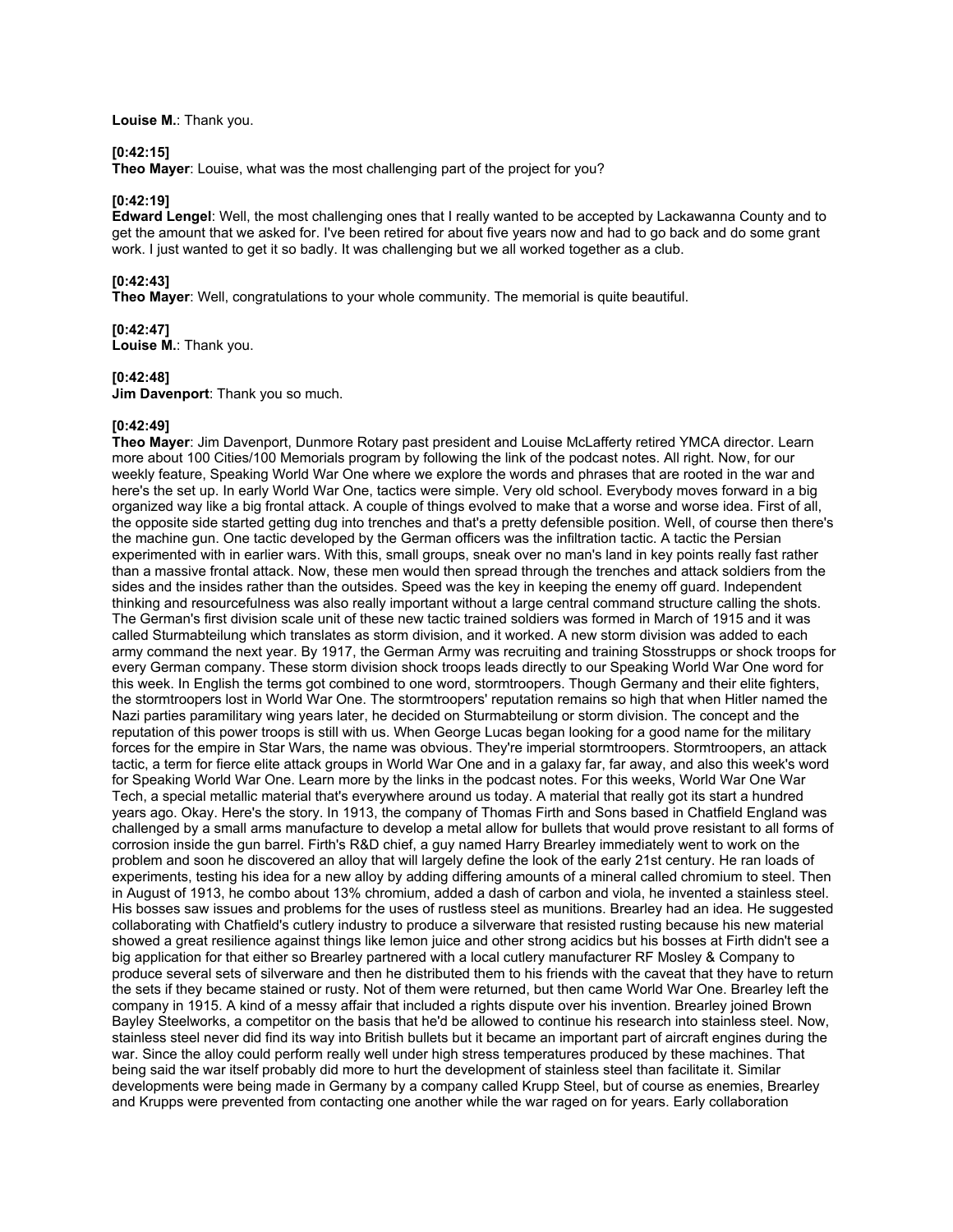between the two could have done much to impact the rapid evolution of this magnificent metal. Of course eventually it became very popular. Stainless steel, who knew that it came from this era? I didn't. We do know it's this week's focus for World War One War Tech and we have links for you in the podcast notes. This week in Articles and Posts where we highlight stories that you'll find in our weekly newsletter, The Dispatch. Headline: World War One Memorial Charts Path Forward. The American society of landscape architects website last week published an in depth article regarding the approval by the commission of fine arts of the updated design for the national World War One Memorial in Washington DC. It's a good read for anyone who wants to hear the many sides of the story. Headline: National Women's History Museum Suffragette Walking Tour and DC Highlights World War One Connections. There's a new hidden treasure for those who live bear Washington DC or those making a visit. It's a walking tour presented by the National Women's History Museum. That's now occurring every other week on Friday and one a month on Saturday. World War One Centennial Commission intern Miranda Halpin took the tour and provides a list of the top stops that help explain how the suffragettes supported both their nation at war and the cause of votes for women. Headline: The Story of a Successful Troublemaker. Read about Humphrey Bogart in the third of our series on Hollywood in World War One. Born to a wealthy family, and only ever attending private schools for America's most elite, this young man was a terrible student uninterested in applying himself in school at all. Even so, he was bound for Yale University until misbehavior at the end of his school career removed college as an opportunity. We no other good option, young Humphrey Bogart joined the US Navy in 1918 and it turned his life around while serving in World War One as an exemplary sailor. Headline: 23 Oklahoma Bridges Being Renamed to Honor Choctaw World War One and World War Two Heroes. The Choctaw nation made history earlier this year with the dedication of the Joseph Oklahombi World War One code talker bridge in McCurtain County, Oklahoma. The dedication attended by the Choctaw tribal council, tribal members local city and county and state officials is the first of 23 bridges being named after the 19 Choctaw code talkers from World War One and four from World War Two. The project is being done by the Oklahoma Department of Transportation. The biggest bridge undertaking in the history of the department. Headline: This week's featured Doughboy MIA is Corporal Clarence Hawkins. Read the story of Corporal Hawkins, a miner from Indiana who served with the first division going to France with the first American combat contingent to go over in June of 1917. He was killed in action by shell fire on May 30th, 1918 during the Battle of Cantigny. His remains were buried there on the battlefield where he fell but later they were never relocated. Finally, our selection from the official World War One Centennial merchandise shop. Our featured item this week is the US Victory lapel pin. This always popular pin is hand cast in jeweler's alloy and finished in a satin bronze patina. The design features the star symbolizing victory honor and glory. A wreath of evergreen laurel leaves symbolizing the triumph over death and the US insignia clearly identifying the country served. Links to our merchandise shop and all the articles we've highlighted here are in our weekly dispatch newsletter. Subscribe at ww1cc.org/subscribe. You can also send us a tweet @theww1podcast and ask us to send you the link. That brings us to The Buzz. The centennial of World War One this week in social media with Katherine Akey. Katherine, what are this week's highlights?

#### **[0:53:05]**

**Katherine Akey**: Hey, there, Theo. We shared a couple of great photos and articles this week about local dedications and rededications of World War One memorials across the US. In Belmar, New Jersey the towns spirit of the Doughboy statue is back atop his pedestal. The statue is reinstated on July 27th with some 50 people in attendance in this small park under the route 35 bridge. The statue has been undergoing a major restoration project over the last three months after identified vandals broke off the left hand and rifle of the monument nearly two years ago. The statue was originally erected in 1930 to honor the 102 men and women from Belmar who served during World War One. You can read more about the statue and see a video of the rededication at the link in the notes. We also shared a photograph on Facebook of a new World War One memorial unveiled on June 2nd, in Solomon City Park in Dickenson County, Kansas. During the ceremony a time capsule was buried to commemorate the hundredth anniversary of World War One. A capsule contained a medallion from the city of Selena that was given to a World War One veteran coins from 1917 and 1918, a list of Dickenson County veterans who died in World War One and copies of letters written by a local man, Ralph Viola who died in battle during the World War. The capsule will be opened in three more years. We also have links in the notes for you to learn more about that ceremony and this new World War One memorial. Last for the week, the US Army Center of military history put their Trivia Tuesday video and this week it has a World War One theme. You can watch it and learn some interesting facts about the Roosevelt's and their service during World War One by following the links in the podcast notes. That's it this week for The Buzz.

### **[0:54:55]**

**Theo Mayer**: That wraps up episode number 83 of World War One Centennial News. Thank you for listening. We want to thank our guests, Dr. Edward Lengel, military historian and author. Mike Schuster, curator for the Great War Project blog. Tracy Robinson, director of archives and history for the National Society Daughters of the American Revolution. Bill Jackson, archive lead for Harley Davidson. Jim Davenport, and Louise McLafferty from the 100 Cities/100 Memorials Project in Lackawanna County, Pennsylvania. Katherine Akey, World War One photography specialists and line producer for the podcast. Many thanks to Matt nelson, our wonderful sound editor. Our summer intern has been JL Michaud, and I'm Theo Mayer your host. The US World War One Centennial Commission was